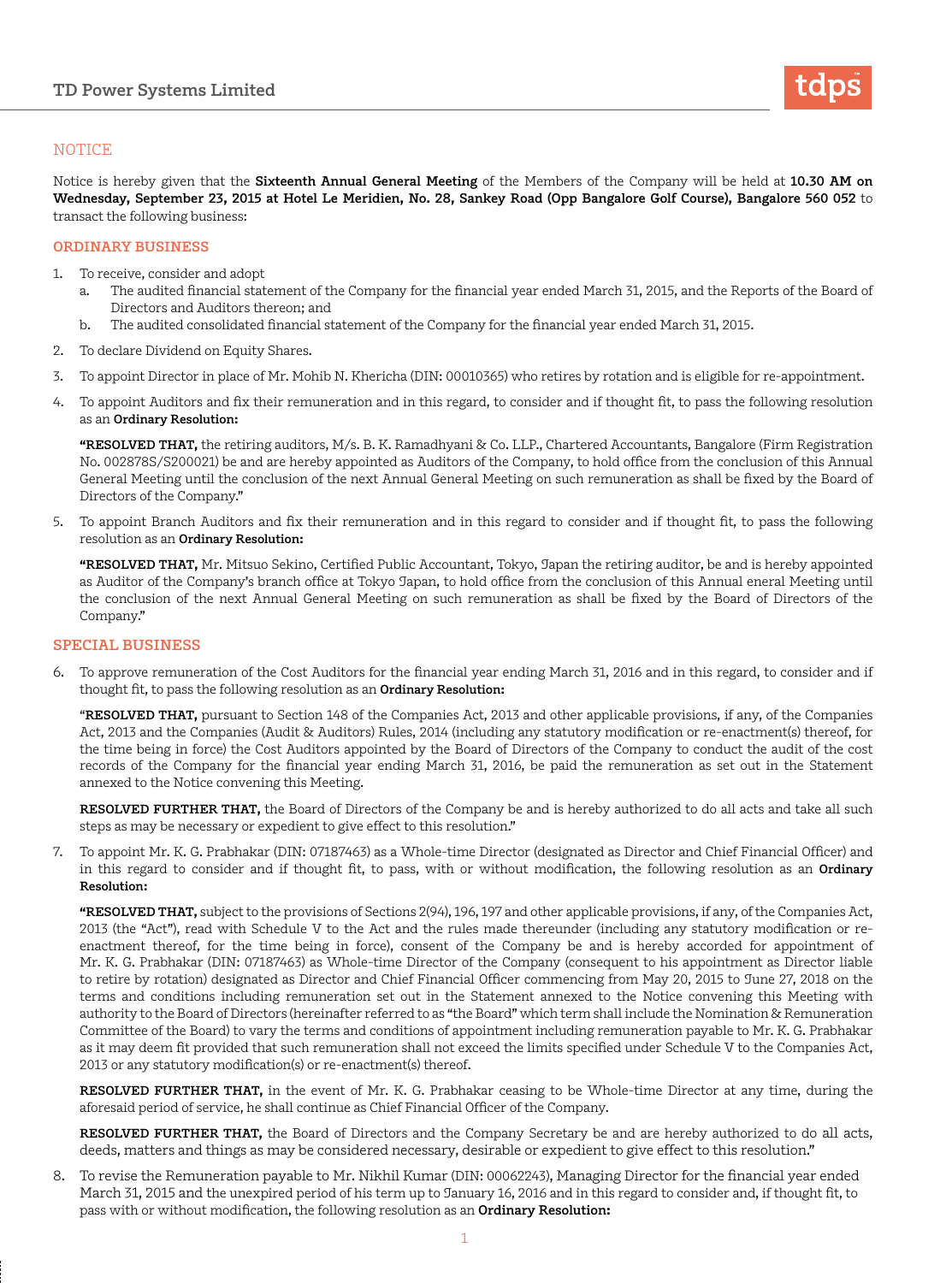"**RESOLVED THAT,** pursuant to provisions of Sections 197 & 198 read with Section I of Part-II of Schedule V and other applicable provisions, if any, of the Companies Act, 2013 and the Companies (Appointment and Remuneration of Managerial Personnel) Rules, 2014 (including any statutory modification(s) or re-enactment(s) thereof, for the time being in force), consent of the members of the Company be and is hereby accorded for revision in remuneration payable to Mr. Nikhil Kumar, Managing Director of the Company up to a sum not exceeding 10% of the profits of the Company as computed in terms of Section 198 of the Companies Act, 2013, with effect from April 1, 2014 to March 31, 2015 and for the residual duration of appointment upto January 16, 2016, which remuneration shall comprise of fixed and variable components, including contribution to Provident Fund and reimbursement of Medical expenses & Leave Travel Assistance, with authority to the Board of Directors (hereinafter referred to as "the Board" which term shall include the Nomination & Remuneration Committee of the Board) to (1) decide and vary fixed and variable remuneration from time to time and (2) vary the terms and conditions of appointment including remuneration payable to Mr. Nikhil Kumar as it may deem fit, with liberty to draw the said remuneration either wholly from the Company and or from the wholly owned subsidiary DF Power Systems Private Limited or partly from either of the Companies subject to the condition that Mr. Nikhil Kumar shall draw only the highest of the remuneration from the Company or its subsidiary.

**RESOLVED FURTHER THAT,** save as aforesaid, all other terms and conditions of appointment of Mr. Nikhil Kumar as approved by the shareholders at the Annual General Meeting held on June 25, 2011, shall remain unchanged.

**RESOLVED FURTHER THAT,** the Board of Directors and the Company Secretary, be and are hereby authorized to do all acts, deeds, matters and things as may be considered necessary, desirable or expedient to give effect to this resolution."

9. To re-appoint Managing Director and approve remuneration payable and in this regard to consider and if thought fit, to pass, with or without modification, the following resolution as an **Ordinary Resolution:**

**"RESOLVED THAT,** in accordance with the provisions of Sections 196 & 197 read with Section I of Part-II of Schedule V and other applicable provisions, if any, of the Companies Act, 2013 and the Companies (Appointment and Remuneration of Managerial Personnel) Rules, 2014 (including any statutory modification(s) or re-enactment(s) thereof, for the time being in force), Mr. Nikhil Kumar (DIN: 00062243) be and is hereby re-appointed as Managing Director of the Company for a period of 5 years with effect from January 17, 2016 on the terms & conditions including remuneration as set out in the statement annexed to the Notice convening this Meeting with authority to the Board of Directors (hereinafter referred to as "the Board" which term shall include the Nomination & Remuneration Committee of the Board) to (1) decide and vary fixed and variable remuneration from time to time and (2) vary the terms and conditions of appointment including remuneration payable to Mr. Nikhil Kumar as it may deem fit, provided that such remuneration shall not exceed the 11% of net profits as computed under Section 198 of the Companies Act, 2013 or any statutory modification(s) or re-enactment(s) thereof.

**RESOLVED FURTHER THAT,** the Board of Directors and Company Secretary, be and are hereby authorized to do all acts, deeds, matters and things as may be considered necessary, desirable or expedient to give effect to this resolution."

Bangalore August 6, 2015

**Regd. Off:** No. 27, 28 & 29, KIADB Industrial Area, Dabaspet Nelamangala Taluk, Bengaluru Rural District, Bengaluru - 562 111

**CIN:** L31103KA1999PLC025071

**E-mail Id:** tdps@tdps.co.in, **Website:** www.tdps.co.in, **Tel. No.:** + 91 80 22995700, **Fax:** + 91 80 7734439

## NOTES

- 1. The Explanatory Statement pursuant to Section 102 of the Companies Act, 2013 (Act) in respect of the special business set out in this Notice and the relevant details pursuant to Clause 49 of the Listing Agreements executed with the Stock Exchanges are annexed hereto.
- 2. A member entitled to attend and vote at the meeting is entitled to appoint a proxy to attend and vote instead of himself/ herself and the proxy need not be a member of the Company.

Proxies submitted on behalf of companies, institutional investors, societies, etc., must be supported by appropriate resolution/ authority, as applicable. A person can act as proxy on behalf of Members not exceeding fifty (50) and holding in the aggregate not more than 10% of the total share capital of the Company. In case a proxy is proposed to be appointed by a Member holding more than 10% of the total share capital of the Company carrying voting rights, then such proxy shal not act as a proxy for any other person or shareholder.

*Proxies in order to be effective must be deposited at the registered office of the Company, duly completed and signed not less than 48 (forty eight) hours before the Annual General Meeting. Proxies submitted on behalf of the companies, societies etc., must be supported by an appropriate Resolution/authority as applicable.*

3. All documents as mentioned in the Resolutions and/or Explanatory Statement are available for inspection by the Members at the Registered Office of the Company from 10.00 AM to 12.00 Noon on any working day and will also be made available at the venue of the Sixteenth Annual General Meeting.

By Order of the Board for TD Power Systems Limited

> **N. Srivatsa** Company Secretary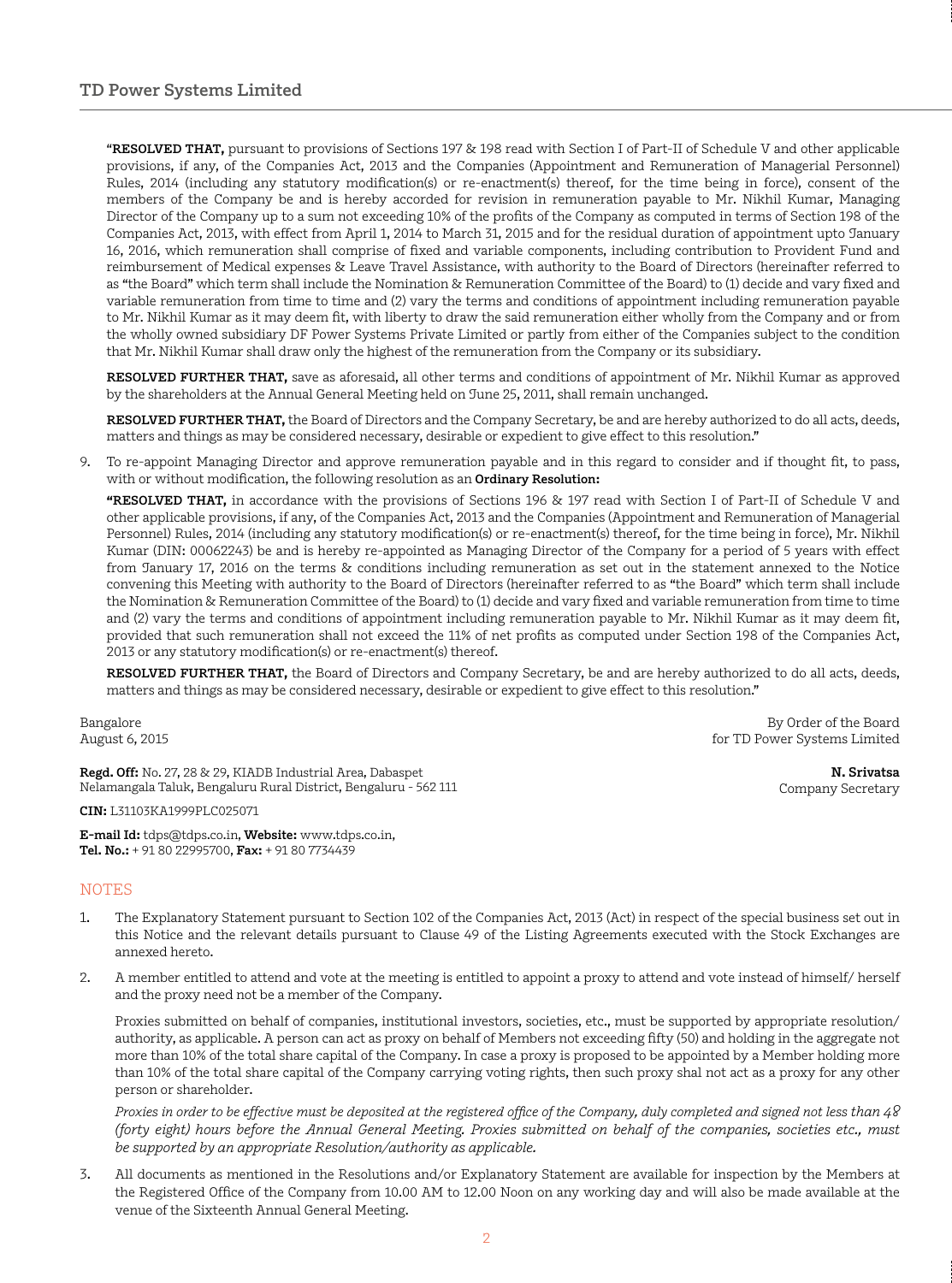

4. Pursuant to Section 91 of the Companies Act, 2013, the Register of Members and the Share Transfer Books of the Company will remain closed from Thursday, September 17, 2015 to Wednesday, September 23, 2015 (both days inclusive).

## 5. *Electronic Voting*

| Ι  | In compliance with provisions of Section 108 of the Companies Act, 2013, Rule 20 of the Companies (Management and<br>Administration) Rules, 2014 as amended by the Companies (Management and Administration) Amendment Rules, 2015<br>and Clause 35B of the Listing Agreement, the Company is pleased to provide members facility to exercise their right to vote<br>on resolutions proposed to be considered at the Annual General Meeting (AGM) by electronic means and the business may be<br>transacted through e-voting Services. The facility of casting the votes by the members using an electronic voting system from<br>a place other than venue of the AGM ("remote e-voting") will be provided by National Securities Depository Limited (NSDL). |                                                                                                                                                                                                                                                                                                                                  |                                                                                                                                                                                                                                  |                                                                                                        |                                                                                 |                     |  |  |
|----|--------------------------------------------------------------------------------------------------------------------------------------------------------------------------------------------------------------------------------------------------------------------------------------------------------------------------------------------------------------------------------------------------------------------------------------------------------------------------------------------------------------------------------------------------------------------------------------------------------------------------------------------------------------------------------------------------------------------------------------------------------------|----------------------------------------------------------------------------------------------------------------------------------------------------------------------------------------------------------------------------------------------------------------------------------------------------------------------------------|----------------------------------------------------------------------------------------------------------------------------------------------------------------------------------------------------------------------------------|--------------------------------------------------------------------------------------------------------|---------------------------------------------------------------------------------|---------------------|--|--|
| IΙ | The remote e-voting period commences on September 20, 2015 (9:00 AM IST) and ends on September 22, 2015 (5:00 PM<br>IST). During this period members' of the Company, holding shares either in physical form or in dematerialized form, as on the<br>cut-off date of September 16, 2015, may cast their vote by remote e-voting. The remote e-voting module shall be disabled by<br>NSDL for voting thereafter. Once the vote on a resolution is cast by the member, the member shall not be allowed to change<br>it subsequently.                                                                                                                                                                                                                           |                                                                                                                                                                                                                                                                                                                                  |                                                                                                                                                                                                                                  |                                                                                                        |                                                                                 |                     |  |  |
| Ш  | The process and manner for remote e-voting are as under:                                                                                                                                                                                                                                                                                                                                                                                                                                                                                                                                                                                                                                                                                                     |                                                                                                                                                                                                                                                                                                                                  |                                                                                                                                                                                                                                  |                                                                                                        |                                                                                 |                     |  |  |
|    | А.                                                                                                                                                                                                                                                                                                                                                                                                                                                                                                                                                                                                                                                                                                                                                           |                                                                                                                                                                                                                                                                                                                                  | In case a Member receives an e-mail from NSDL [for members whose e-mail Id's are registered with the Company/Depository<br>Participants(s)]                                                                                      |                                                                                                        |                                                                                 |                     |  |  |
|    |                                                                                                                                                                                                                                                                                                                                                                                                                                                                                                                                                                                                                                                                                                                                                              | i.                                                                                                                                                                                                                                                                                                                               | Open e-mail and open PDF file viz. "TDPS e-voting.pdf" with your Client ID or Folio No. as password. The said PDF file<br>contains your User ID and Password for e-voting. Please note that the password is an initial password. |                                                                                                        |                                                                                 |                     |  |  |
|    |                                                                                                                                                                                                                                                                                                                                                                                                                                                                                                                                                                                                                                                                                                                                                              | ii.                                                                                                                                                                                                                                                                                                                              | Launch internet browser by typing the following URL: https://www.evoting.nsdl.com/                                                                                                                                               |                                                                                                        |                                                                                 |                     |  |  |
|    |                                                                                                                                                                                                                                                                                                                                                                                                                                                                                                                                                                                                                                                                                                                                                              | iii                                                                                                                                                                                                                                                                                                                              | Click on Shareholder-Login.                                                                                                                                                                                                      |                                                                                                        |                                                                                 |                     |  |  |
|    |                                                                                                                                                                                                                                                                                                                                                                                                                                                                                                                                                                                                                                                                                                                                                              | iv.                                                                                                                                                                                                                                                                                                                              | Put User ID and Password as initial password noted in step (i) above. Click Login.                                                                                                                                               |                                                                                                        |                                                                                 |                     |  |  |
|    |                                                                                                                                                                                                                                                                                                                                                                                                                                                                                                                                                                                                                                                                                                                                                              | Password change menu appears, Change the password with new password of your choice with minimum 8 digits /<br>$\upsilon$ .<br>characters or combination thereof. Note your new password. It is strongly recommended not to share your password<br>with any other person and take utmost care to keep your password confidential. |                                                                                                                                                                                                                                  |                                                                                                        |                                                                                 |                     |  |  |
|    |                                                                                                                                                                                                                                                                                                                                                                                                                                                                                                                                                                                                                                                                                                                                                              | υi.                                                                                                                                                                                                                                                                                                                              | Home page of e-voting opens. Click on e-voting Active Voting Cycles.                                                                                                                                                             |                                                                                                        |                                                                                 |                     |  |  |
|    |                                                                                                                                                                                                                                                                                                                                                                                                                                                                                                                                                                                                                                                                                                                                                              | υü.                                                                                                                                                                                                                                                                                                                              | Select Electronic Voting Event Number (EVEN) of TD Power Systems Limited.                                                                                                                                                        |                                                                                                        |                                                                                 |                     |  |  |
|    |                                                                                                                                                                                                                                                                                                                                                                                                                                                                                                                                                                                                                                                                                                                                                              | viii.                                                                                                                                                                                                                                                                                                                            | Now you are ready for "e-voting" as "Cast Vote" page opens.                                                                                                                                                                      |                                                                                                        |                                                                                 |                     |  |  |
|    |                                                                                                                                                                                                                                                                                                                                                                                                                                                                                                                                                                                                                                                                                                                                                              | iχ.                                                                                                                                                                                                                                                                                                                              |                                                                                                                                                                                                                                  | Cast your vote by selecting appropriate option and click on "Submit" and also "Confirm" when prompted. |                                                                                 |                     |  |  |
|    |                                                                                                                                                                                                                                                                                                                                                                                                                                                                                                                                                                                                                                                                                                                                                              | χ,                                                                                                                                                                                                                                                                                                                               | Upon confirmation, the message "Vote cast successfully" will be displayed.                                                                                                                                                       |                                                                                                        |                                                                                 |                     |  |  |
|    |                                                                                                                                                                                                                                                                                                                                                                                                                                                                                                                                                                                                                                                                                                                                                              | xi.                                                                                                                                                                                                                                                                                                                              |                                                                                                                                                                                                                                  | Once you have voted on the Resolution(s), you will not be allowed to modify your vote.                 |                                                                                 |                     |  |  |
|    | Institutional Shareholders (i.e., other than individuals, HUF, NRI etc.) are required to send scanned (PDF/JPG Format)<br>хii.<br>of the relevant Board Resolution/Authority Letter etc., together with attested specimen signature of the duly authorized<br>signatory(ies) who are authorized to vote, to the Scrutinizer through e-mail: sudhir.compsec@gmail.com with a copy<br>marked to evoting@nsdl.co.in                                                                                                                                                                                                                                                                                                                                             |                                                                                                                                                                                                                                                                                                                                  |                                                                                                                                                                                                                                  |                                                                                                        |                                                                                 |                     |  |  |
|    | In case a Member receives physical copy of the Notice of AGM [for members whose e-mail Id's are not registered with the<br>В.<br>Company/Depository Participants(s) or requested physical copy]                                                                                                                                                                                                                                                                                                                                                                                                                                                                                                                                                              |                                                                                                                                                                                                                                                                                                                                  |                                                                                                                                                                                                                                  |                                                                                                        |                                                                                 |                     |  |  |
|    |                                                                                                                                                                                                                                                                                                                                                                                                                                                                                                                                                                                                                                                                                                                                                              | i.                                                                                                                                                                                                                                                                                                                               |                                                                                                                                                                                                                                  |                                                                                                        | Initial password is provided at the bottom of the Attendance Slip for the AGM   |                     |  |  |
|    |                                                                                                                                                                                                                                                                                                                                                                                                                                                                                                                                                                                                                                                                                                                                                              |                                                                                                                                                                                                                                                                                                                                  |                                                                                                                                                                                                                                  | EVEN (Remote e-voting<br>Event Number)                                                                 | USER ID                                                                         | <i>PASSWORD/PIN</i> |  |  |
|    |                                                                                                                                                                                                                                                                                                                                                                                                                                                                                                                                                                                                                                                                                                                                                              |                                                                                                                                                                                                                                                                                                                                  |                                                                                                                                                                                                                                  | XXXXXXX                                                                                                | XXXXXXX                                                                         | XXXXXXX             |  |  |
|    |                                                                                                                                                                                                                                                                                                                                                                                                                                                                                                                                                                                                                                                                                                                                                              | ii.                                                                                                                                                                                                                                                                                                                              |                                                                                                                                                                                                                                  |                                                                                                        | Please follow all steps from Sl. No. (ii) to Sl. No. (xii) above, to cast vote. |                     |  |  |
| ΙV | In case of any queries, you may refer the Frequently Asked Questions (FAQs) for Members and remote e-voting user manual<br>for Members available at the download section of www.evoting.nsdl.com or call on toll free no.: 1800-222-990.                                                                                                                                                                                                                                                                                                                                                                                                                                                                                                                     |                                                                                                                                                                                                                                                                                                                                  |                                                                                                                                                                                                                                  |                                                                                                        |                                                                                 |                     |  |  |
| V  | If you are already registered with NSDL for e-voting then you can use your existing User ID and Password/PIN for casting your vote.                                                                                                                                                                                                                                                                                                                                                                                                                                                                                                                                                                                                                          |                                                                                                                                                                                                                                                                                                                                  |                                                                                                                                                                                                                                  |                                                                                                        |                                                                                 |                     |  |  |
| VI | You can also update your mobile number and e-mail id in the user profile details of the folio which may be used for sending future<br>communication(s).                                                                                                                                                                                                                                                                                                                                                                                                                                                                                                                                                                                                      |                                                                                                                                                                                                                                                                                                                                  |                                                                                                                                                                                                                                  |                                                                                                        |                                                                                 |                     |  |  |
| VЦ | The voting rights of members shall be in proportion to their shares of the paid up equity share capital of the Company as on<br>September 16, 2015 ("Cut-off date") and a person who is not a member as on cut-off date and receives this notice shall treat the<br>same for information purposes only.                                                                                                                                                                                                                                                                                                                                                                                                                                                      |                                                                                                                                                                                                                                                                                                                                  |                                                                                                                                                                                                                                  |                                                                                                        |                                                                                 |                     |  |  |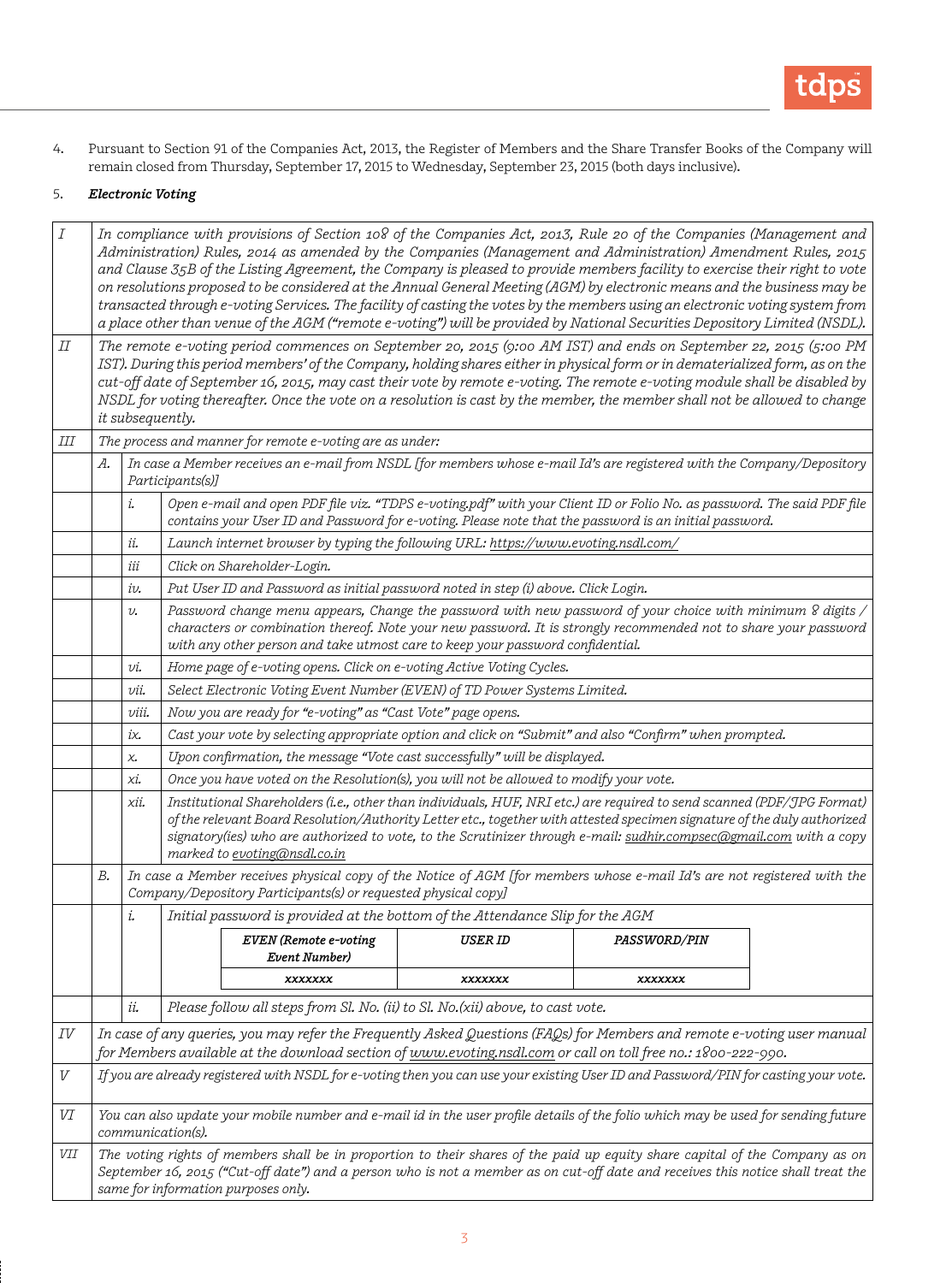# **TD Power Systems Limited**

| VIII  | Any person, who acquires shares of the Company and became member of the Company after dispatch of the notice and holding<br>shares as of the cut-off date i.e. September 16, 2015, may obtain the Login ID and Password by sending a request at evoting@nsdl.<br>co.in or Issuer/Registrar and Share Transfer (RTA).                                          |  |
|-------|---------------------------------------------------------------------------------------------------------------------------------------------------------------------------------------------------------------------------------------------------------------------------------------------------------------------------------------------------------------|--|
|       | However, if you are already registered with NSDL for remote e-voting then you can use your existing User ID and Password for<br>casting your vote. If you forgot your password, you can reset your password by using "Forgot User Details/Password" option<br>available on www.evoting.nsdl.com or contact NSDL at the following toll free no.: 1800-222-990. |  |
| IX    | A member may participate in the AGM even after exercising his right to vote through remote e-voting but shall not be allowed to<br>vote again at the AGM.                                                                                                                                                                                                     |  |
| . $X$ | A person, whose name is recorded in the register of members or in the register of beneficial owners maintained by the depositories as<br>on the cut-off date only shall be entitled to avail the facility of remote e-voting or voting at the AGM through ballot paper.                                                                                       |  |

- 6. The facility for voting through ballot paper shall be made available at the AGM and the members attending the meeting who have not cast their vote by remote e-voting shall be able to exercise their right at the meeting through ballot paper.
- 7. Mr. Sudhir V. Hulyalkar, Company Secretary in Practice, Bangalore has been appointed as the Scrutinizer to scrutinize the e-voting process in a fair and transparent manner.
- 8. The Chairman shall, at the AGM, at the end of discussion on the resolutions on which voting is to be held, allow voting with the assistance of scrutinizer, by use of "Ballot Paper" or "Polling Paper" for all those members who are present at the AGM but have not cast their votes by availing the remote e-voting facility.
- 9. After the conclusion of voting at the AGM, the Scrutinizers will submit a report after taking into account votes cast at the AGM and through remote e-voting in accordance with provisions of Rule 20 of Companies (Management and Administration) Rules, 2014, as amended.
- 10 The consolidated results in respect of voting along with the Scrutinizer's Report will be sent to the Stock Exchanges and will also be hosted on website of the Company and NSDL.
- 11. The dividend on equity shares as recommended by the Directors, if declared at the meeting, will be paid within the statutory period of 30 days to those members whose name appear on the Register of Members of the Company as at the close of business on September 16, 2015 and in respect of shares held in dematerialized form, as per the list of beneficiary owners provided by the National Securities Depository Limited and Central Depository Services (India) Limited as at the close of business on September 16, 2015.
- 12. The Reserve Bank of India (RBI) has instructed banks to move to the National Electronic Clearing Service (NECS)/NEFT/RTGS platform. In this regard, please note that if the Members have not provided to the Company or their Depository Participants (DP), the new bank account number, if any, allotted to them, after implementation of Core Banking System (CBS), credit of dividend through NECS/NEFT/RTGS to their old bank account number, may be rejected or returned by the banking system. In the above circumstances, the Members are requested to furnish the new bank account number, if any, allotted to them by their bank after it has implemented the CBS together with name of the Bank, Branch, 9 digit MICR Bank/Branch code, account type by quoting their FolioNumber, DP ID and Client ID and a photocopy of the cheque pertaining to their new bank account, so that the dividend can be credited to the said bank account. Members who have not opted or updated their accounts are now requested to opt for this to avoid losses and delays. Members holding shares in physical form for availing the NECS/NEFT/RTGS facility should furnish a request in this regard to the Company/Company's RTA, Link Intime India Private Limited (RTA) in the NECS/NEFT/ RTGS form available with the Company/Company's RTA.
- 13. The Company is obliged to print such bank details on the dividend payment Instruments as furnished by the DP and the Company cannot entertain any request for deletion/change of bank details already printed on the dividend payment Instruments based on the information received from the concerned DPs, without confirmation from them. In this regard, Members are advised to contact their DPs and furnish them the particulars of any change desired, if not already provided.
- 14. In terms of the said IEPF Rules, the Company has uploaded the information in respect of the Unclaimed Dividends in respect of the Financial Year 2012, 2013 and 2014 as on the date of the last AGM held on August 12, 2014 on the website of the IEPF viz. www.iepf.gov.in and under Investors' section on the website of the Company www.tdps.co.in under Unclaimed/Unpaid Dividend - for Financial Year. Members who have not encashed their dividend are advised to write to the Company immediately claiming dividends declared by the Company.
- 15. Members must quote their Folio Number/DP ID & Client ID and contact details such as e-mail address, contact no. etc., in all correspondences with the Company/RTA.
- 16. Securities and Exchange Board of India ("SEBI") has made it mandatory to quote Permanent Account Number (PAN) for transfer/ transmission of shares in physical form and hence, the transferee(s)/legal heir(s) is required to furnish a copy of his/her PAN to the Company/RTA.
- 17. Pursuant to Section 72 of the Companies Act, 2013, shareholders holding shares in physical form may file nomination in the prescribed Form SH-13 with the Company's Registrar and Transfer Agent. In respect of shares held in electronic/demat form, the nomination form may be filed with the respective Depository Participant.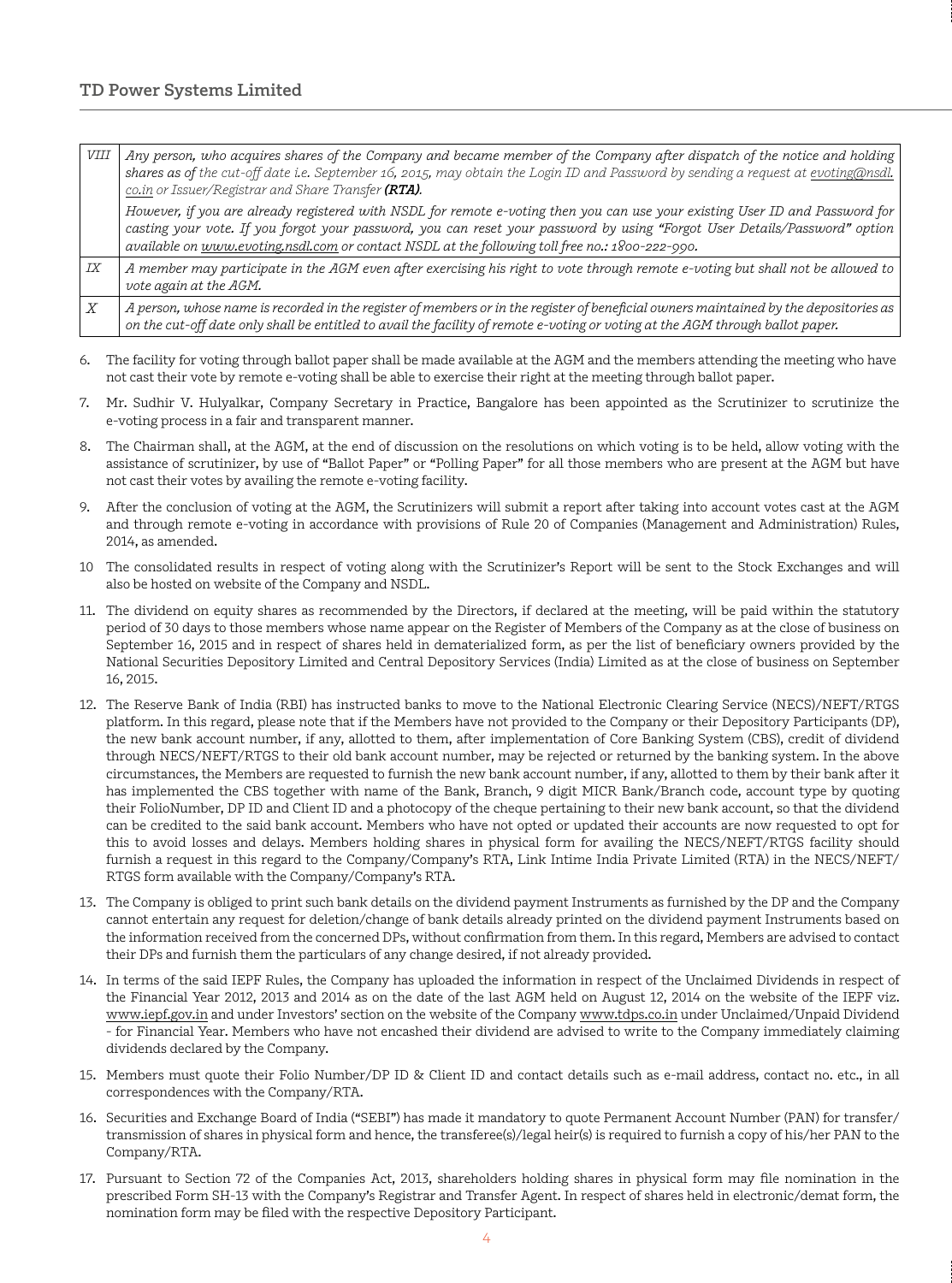

- 18. Members holding shares in physical form are requested to notify immediately any change of their respective addresses and bank account details. Please note that request for change of address, if found incomplete in any respect shall be rejected. In case of shares held in electronic mode, the request for change of address should be made to the respective DPs with whom the Members are holding the demat account.
- 19. Pursuant to Section 101 of Companies Act, 2013 read with the relevant Rules, the Company is allowed to serve documents like notices, annual reports, etc., in electronic form to its Members. Accordingly, the said documents of the Company for the financial year ended March 31, 2015 are sent in electronic form to those Members who have registered their e-mail addresses with their DPs and made available to the Company by the Depositories. However, in case a Member wishes to receive a physical copy of the said documents, such Member is requested to send an e-mail duly quoting his DP ID and Client ID or the Folio Number as the case may be to investor.relations@tdps.co.in / rnt.helpdesk@linkintime.co.in. Accordingly the Company shall update its database by incorporating/updating the designated e-mail addresses in its records. Please note that the said documents will also be uploaded on the website of the Company at www.tdps.co.in and made available for inspection at the Registered Office of the Company during business hours of the Company.
- 20. Members holding shares in demat form are requested to notify any change in their addresses, e-mail ids and/or bank account mandates to their respective DPs only and not to the Company/RTA for effecting such changes. The Company uses addresses, e-mail id's and bank account mandates furnished by the Depositories for updating its records of the Shareholders holding shares in electronic/demat form.
- 21. Guidelines for attending the Sixteenth AGM of the Company:
	- a. Members/proxies are requested to affix their signature at the space provided for in the attendance slip and handover the same at the entrance of the venue of the Sixteenth AGM.
	- b. Corporate Members intending to send their authorized representatives to attend are requested to send a certified copy of Board Resolution authorizing such representative to attend and vote on its behalf at the Sixteenth AGM.
	- c. Members are requested to bring the copy / notes of the Annual Report to the Sixteenth AGM.
	- d. The identity/signature of the Members holding shares in demat form are liable for verification with the specimen signatures furnished by NSDL/CDSL. Such Members are advised to bring the Depository Participant (DP) ID, account number (Client ID) and the relevant identity card for easier identification and recording of attendance at the Sixteenth AGM.
- 22. Members desirous of obtaining any information concerning accounts and operations of the Company are requested to address their questions in writing to the Company Secretary at investor.relations@tdps.co.in, at least seven days before the date of the Sixteenth AGM.
- 23. Members/Proxies are welcome at the AGM of the Company. However the Members/Proxies may please note that no gifts/ gift coupons will be distributed at the AGM.
- 24. Details of Director seeking appointment/re-appointment at the AGM Scheduled to be held on September 23, 2015 pursuant to Clause 49 of Listing Agreement is stated under Corporate Governance Report (Page 46) of the Annual Report 2015.

## ANNEXURE TO THE NOTICE EXPLANATORY STATEMENT PURSUANT TO SECTION 102 OF THE COMPANIES ACT, 2013 ('ACT')

#### **Item No. 6**

The Board of Directors of the Company, on the recommendation of the Audit Committee, approved the appointment of M/s. Rao, Murthy & Associates, Cost Auditors, Bangalore to conduct the audit of the cost records of the Company for the financial year ending March 31, 2016 at a remuneration of Rs. 150,000 subject to taxes as applicable and reimbursement of out of pocket expenses.

In terms of the provisions of Section 148 of the Companies Act, 2013 read with Rule 14 of the Companies (Audit and Auditors) Rules, 2014, the remuneration payable to the Cost Auditor as recommended by the Audit Committee and approved by the Board of Directors is to be ratified by the members of the Company. Accordingly, consent of the members is sought for passing an Ordinary Resolution at Item No. 6 of the Notice for ratification of the remuneration payable to the Cost Auditor for the financial year ending March 31, 2016.

None of the Directors or Key Managerial Personnel of the Company or their relatives are in any way concerned or interested (financially or otherwise) in the Resolution as set out at Item No. 6 of the Notice.

The Board commends the Ordinary Resolution as set out at Item No. 6 of the Notice for approval by the members.

## **Item No. 7**

The Board of Directors of the Company, on recommendation of the Nomination and Remuneration Committee, at their meeting held on May 20, 2015 appointed Mr. K. G. Prabhakar, Chief Financial Officer (CFO) as Director (in the casual vacancy caused by the resignation of Mr. Hitoshi Matsuo) with effect from May 20, 2015. Consequent to his appointment as a Director, Mr. K. G. Prabhakar has been placed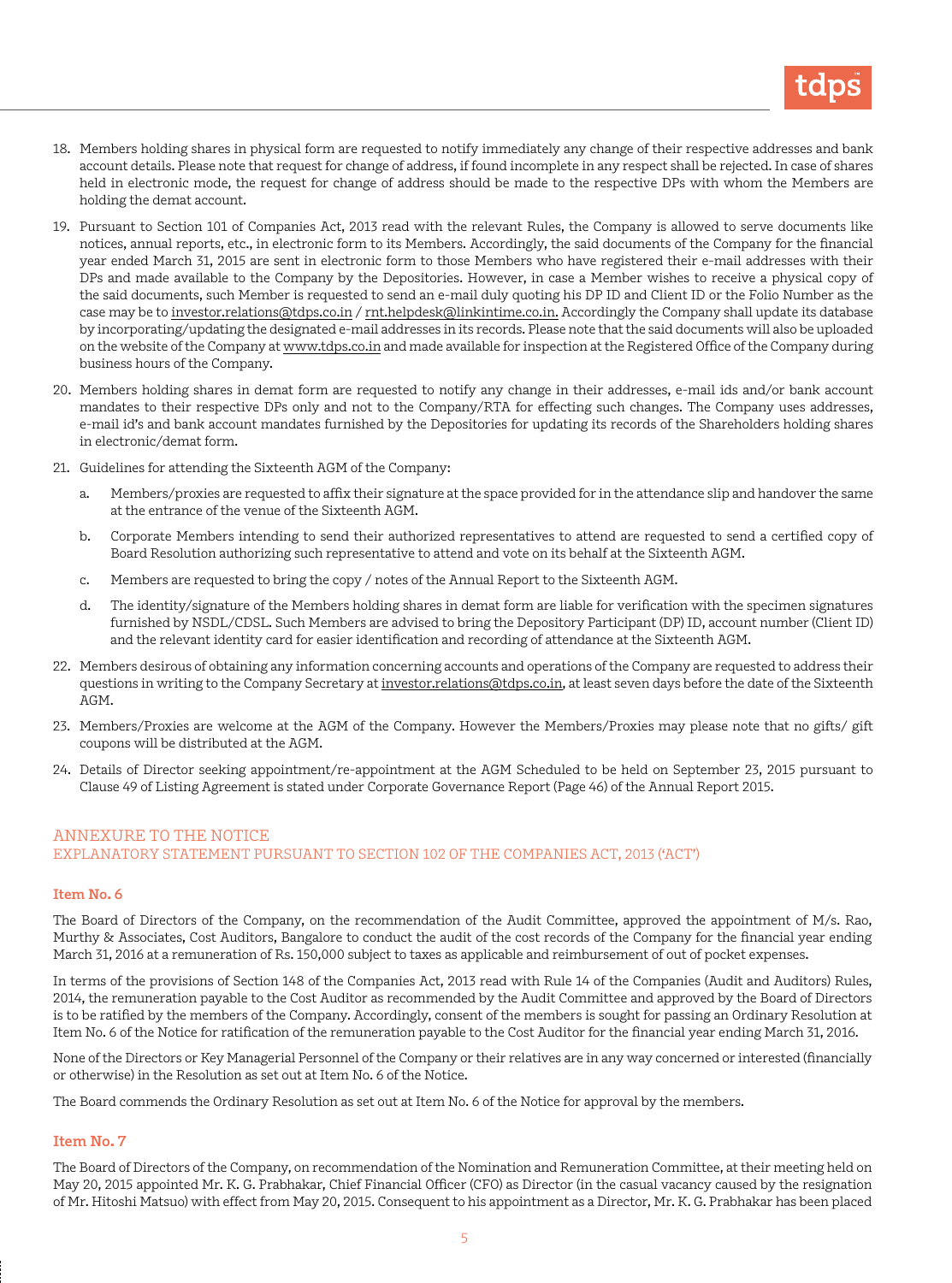in the position of a Whole-time Director as per the provisions of Companies Act, 2013. The Board of Directors, therefore, at the meeting held on August 6, 2015 approved the appointment of Mr. K. G. Prabhakar as Whole-time Director, subject to the approval of shareholders on terms and conditions as under:

- 1. Tenure Effective May 20, 2015 to June 27, 2018 subject to being liable for retirement by rotation in terms of the Companies Act, 2013.
- 2. He shall continue to hold office as CFO in the event he ceases to be a Director of the Company during the tenure.
- 3. Remuneration of Rs. 4,800,000 per annum on CTC basis which includes basic salary, allowances and Company's contribution to Provident fund (PF). In addition, he will be paid such bonus/ex-gratia as may be approved for top/senior management of the Company and approved by the Nomination and Remuneration Committee and is eligible for encashment of leave and Gratuity as per Company's policy. The above remuneration is subject to revisions and increments (as applicable to top/senior management of the Company) at the discretion of the Board. However, remuneration at any time during the tenure shall not exceed the limits specified under Schedule V of the Companies Act, 2013 or any statutory modification(s) or re-enactment(s) thereof.
- 4. During the term of office, the Whole-time Director shall perform duties as such with regard to all work of the Company and will manage and attend to such business and carry out the orders and directions of the Board from time to time in all respects and conform and comply with all such directions and regulations as may from time to time be given and made by the Board and the functions of the Whole-time Director will be under the overall authority of the Managing Director.

Profile of Mr. K. G. Prabhakar pursuant to Clause 49 of the Listing Agreement:

Mr. K. G. Prabhakar, aged 59 years, is a Chartered Accountant by qualification with over 35 years' experience. He is employed with the Company since 2001 with responsibilities of finance, accounts, taxation, HR and administration functions over the years and is the Chief Financial Officer of the Company. The services of Mr. K. G. Prabhakar, was extended up to June 27, 2018 consequent to his superannuation as of June 28, 2014, on terms of appointment (Letter dated October 19, 2001) and other terms including remuneration as per the current structure subject to such revisions approved by the management from time to time in terms of the Company's Policy. His current remuneration on cost to Company (CTC) basis is Rs. 4,800,000 per annum which includes basic salary, allowances and contribution to PF. In addition, he is also eligible for Gratuity and encashment of unutilized leave as per Company's policy.

As on July 31, 2015 Mr. K. G. Prabhakar holds 4,500 equity shares of the Company being 0.01% of paid up capital. Post appointment in May 2015,he has attended one board meeting of the Company held in August 2015.

He is also a Non-executive Director of the Company's wholly owned subsidiary DF Power Systems Private Limited.

Except Mr. K. G. Prabhakar, none of the Directors or Key Managerial Personnel or their relatives are in any way concerned or interested (financially or otherwise) in the resolution set out at Item No. 7 of the Notice.

The Board of Directors commends the Ordinary Resolution set out at Item No. 7 of the Notice for approval of Members.

## **Item No. 8**

In terms of the existing contract dated May 30, 2011 with Mr. Nikhil Kumar, Managing Director, the remuneration payable to him is restricted to 5% of profits (as computed under the Companies Act, 1956/2013).

However, over the last 3 financial years, due to tough economic and business conditions, the profits of the Company have been affected and consequently the fixed remuneration portion of the Managing Director has steadily reduced from Rs. 281.83 lakhs in the financial year 2013 to Rs. 245.90 lakhs in the financial year 2014 though he was appointed at a fixed monthly salary of Rs. 1,000,000 with an annual increase of 10% and variable salary of 7% of net profits from January 17, 2011 and the same was limited to 5% of net profits as per the Companies Act, 1956. Further, higher depreciation charge (a non-cash charge) due to the changes in the depreciation rates brought about by the Companies Act, 2013 has also impacted Profits to be considered for purposes of managerial remuneration resulting in the remuneration of the Managing Director sliding to Rs. 138.92 lakhs (excluding variable remuneration) for the financial year 2014 - 2015. Thus, remuneration to the Managing Director has not been revised over the last 3 years.

Further over the last 3 years, the responsibilities handled by Mr. Nikhil Kumar as Managing Director has significantly increased consequent to retirement of Mr. Hitoshi Matuso and Mr. Tadao Kuwashima - Whole-time directors who handled quality, technology up gradation and Japan and South East and South Asian markets.

In view of the above, to ensure that Mr. Nikhil Kumar's remuneration is commensurate with responsibility and to align the same with industry levels, as recommended by the Nomination & Remuneration Committee, the Board of Directors have at the meeting held on May 20, 2015, approved revision of the remuneration payable for the financial year ended March 31, 2015 to Mr. Nikhil Kumar, Managing Director as stated in the resolution set out at Item No. 8 subject to approval of the Shareholders and further subject to the total remuneration not exceeding 10% of profits instead of 5%. The Board has not increased the fixed or variable remuneration as approved by the shareholders at the Annual General Meeting held on June 25, 2011. However, in order to ensure that the Managing Director's remuneration is commensurate with responsibility and to align the same with industry levels, the Board has thought it fit to revise the cap of 5% of net profits stipulated under the Companies Act, 1956 to the cap of 10% of net profits now permitted under the Companies Act, 2013. For the financial year ended March 31, 2015, a fixed remuneration Rs. 138.92 lakhs (comprising of salary plus Company's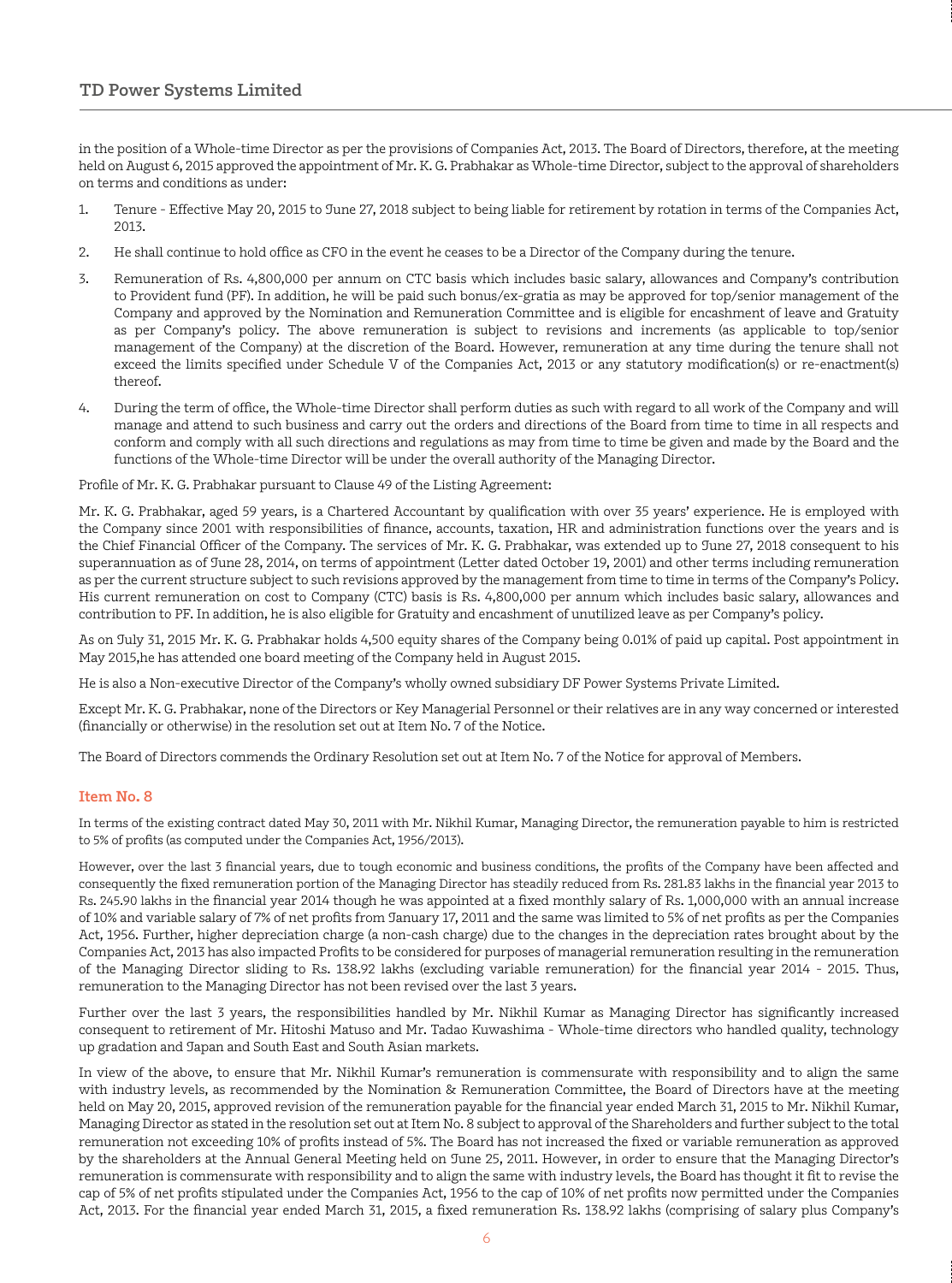

contribution to Provident fund @ 12%) has been paid to the Managing Director on the basis of 5% of profits and based on the said revision a sum of Rs. 89.27 lakhs additionally will be payable as variable remuneration to the Managing Director for which a provision has been made in the books of accounts taking the total remuneration to Rs. 228.18 lakhs (being 10% of profits).

Further, for the residual tenure upto January 16, 2016, it is proposed to pay a fixed remuneration comprising of a salary of Rs. 1,210,000, Company's contribution to provident fund @ 12%, leave travel allowance and medical allowance, each equal to one months' basic salary and a variable remuneration as may be approved by the Board subject however, to the overall remuneration to all the Whole-time directors being limited to 11% of profits.

Save as aforesaid, all other terms and conditions of appointment of Mr. Nikhil Kumar as approved by the shareholders at the Annual General Meeting held on June 25, 2011, shall remain unchanged.

Except Mr. Nikhil Kumar, none of the Directors or Key Managerial Personnel, or their relatives are in any way concerned or interested (financially or otherwise) in the resolution set out at Item No. 8 of the Notice.

The Board of Directors commends the Ordinary Resolution set out at Item No. 8 of the Notice for approval of Members.

## **Profile of Mr. Nikhil Kumar pursuant to Clause 49 of the Listing Agreement is as per explanatory statement to Item No. 9 below.**

#### **Item No. 9**

Consequent to the conversion as a Public Limited Company w.e.f January 17, 2011, the term of office of Mr. Nikhil Kumar as Joint Managing Director was restricted to 5 years from the date of conversion as Public Limited Company i.e. January 17, 2011 to January 16, 2016 and an agreement was entered into on May 30, 2011 containing the terms and conditions of the said appointment. Approval of the Members for this appointment, remuneration and other terms of appointment has been obtained at the Annual General Meeting held on June 25, 2011. Mr. Nikhil Kumar was re-designated as Managing Director w.e.f October 01, 2012 as approved by the shareholders by postal ballot on July 12, 2012.

At the meeting held on May 20, 2015, subject to approval of the members, the Board of Directors approved the re-appointment of Mr. Nikhil Kumar as Managing Director of the Company, as recommended by the Nomination & Remuneration Committee of the Board on the following terms:

- 1. Tenure Mr. Nikhil Kumar shall hold office as Managing Director of the Company for a period of 5 years (Five) from January 17, 2016.
- 2. a. Fixed remuneration by way of Salary of Rs. 1,210,000 per month from January 17, 2016 to March 31, 2016, Company's contribution to provident fund @ 12%, leave travel allowance and medical allowance, each equal to one months' basic salary and a variable remuneration as may be approved by the Board subject however, to the overall remuneration to all the Whole-time directors being limited to 11% of profits for the Financial year ending March 2015; and
	- b. Fixed remuneration by way of Salary of Rs. 1,331,000/- from April 1, 2016 with an increase of 10% to be given from First (1st) April of each year for rest of the tenure.
- 3. Variable remuneration as commission (based on Profits**\*** as computed in terms of the Companies Act, 2013) as follows effective April 1, 2016:

| Profits*         | % of Profits |
|------------------|--------------|
| up to Rs. 25 Crs | 3.25%        |
| up to Rs. 45 Crs | 2.50%        |
| above Rs. 45 Crs | 2.25%        |

- 4. Other benefits
	- a. Provident Fund Contribution at 12% of the Salary.
	- b. Gratuity at half a month's salary for each completed year of service.
- 5. Reimbursements
	- a. Reimbursement of actual expenses incurred on travel and stay outside Bangalore on Company's work.
	- b. Reimbursement of medical expenses of a sum not exceeding one month's salary in each year.
	- c Reimbursement of telephone expenses and running expenses of the car used for official purposes.
- 6. Leave facilities
	- a. Privilege Leave at the rate of one month for every completed year of service.
	- b. Casual & Sick leave as per the rules of the Company.
	- c. Leave travel assistance of a sum of not exceeding one month's salary in each year.
- 7. Compensation

In the event of determination of the contract by the Company before the contract period, the Company shall pay Mr. Nikhil Kumar a compensation for the unexpired period of the contract at equal to and same terms had the contract been continued.